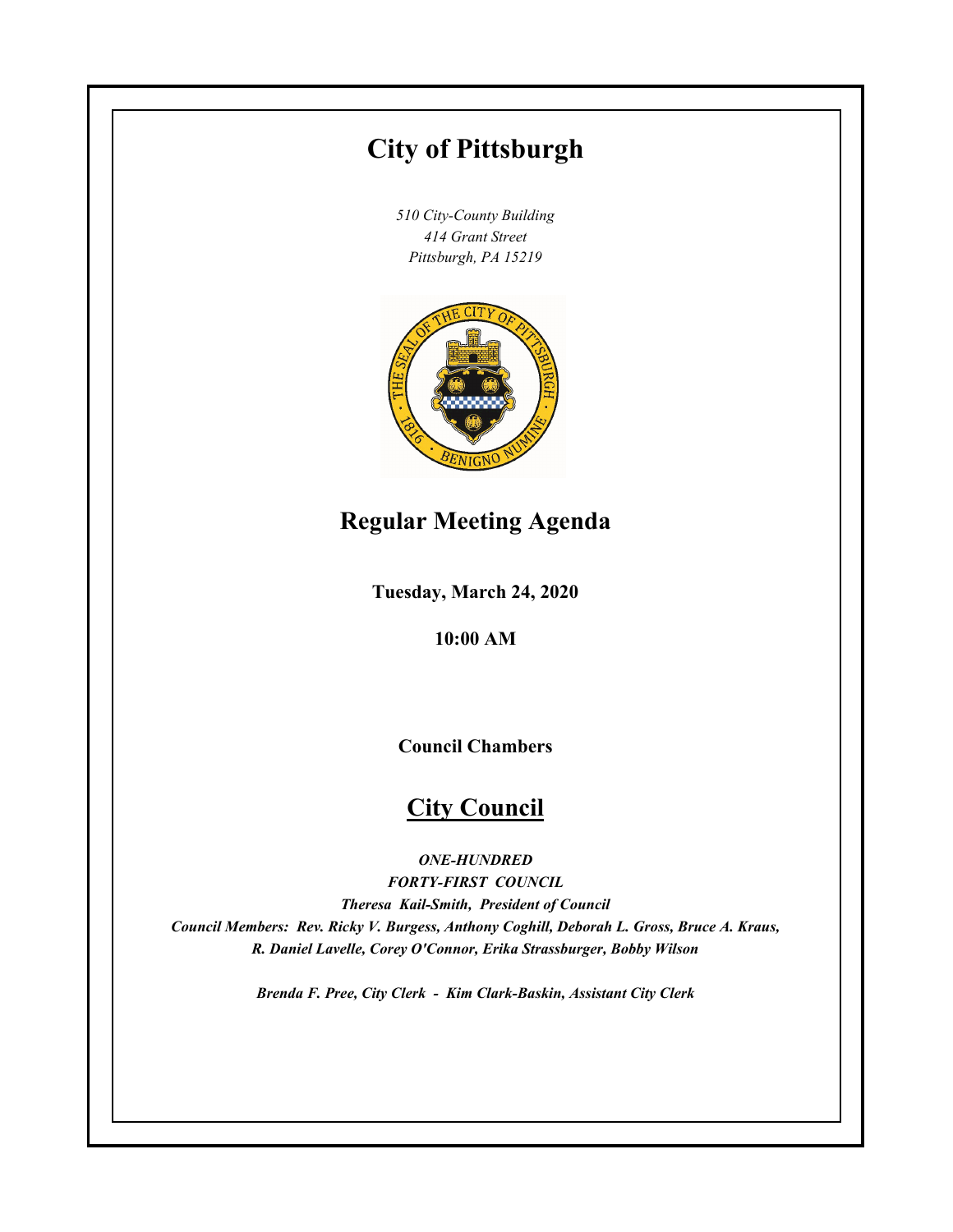### **ROLL CALL**

# **PLEDGE OF ALLEGIANCE**

#### **PROCLAMATIONS**

#### **PUBLIC COMMENTS**

#### **PRESENTATION OF PAPERS**

#### **COUNCILMAN ANTHONY COGHILL PRESENTS:**

- [2020-0229](http://pittsburgh.legistar.com/gateway.aspx?m=l&id=/matter.aspx?key=25016) Resolution providing that the City of Pittsburgh enter into a Professional Services Agreement(s) and/or Contracts with service providers for professional services in connection with the 2020 City Cuts lawn care program, and providing for payment of the cost thereof. Cost not to exceed \$300,000.00.
- [2020-0230](http://pittsburgh.legistar.com/gateway.aspx?m=l&id=/matter.aspx?key=25017) Resolution granting unto WESTERN PENNSYLVANIA CONSERVANCY, their successors and assigns, the privilege and license to construct, maintain and use at their own cost and expense, a new rain garden on Lot 125-A-98, with trench drains on the inlet and oulet sides of the garden, located at the intersection of Lincoln Avenue and Frankstown Avenue, in the 12th Ward, 9th Council District of the City of Pittsburgh, Pennsylvania.
- [2020-0231](http://pittsburgh.legistar.com/gateway.aspx?m=l&id=/matter.aspx?key=25018) Resolution granting unto DAISY WILSON ARTIST COMMUNITY, their successors and assigns, the privilege and license to construct, maintain and use at their own cost and expense, a new set of stairs and stoop to the front of the existing building, at 1727 Bedford Avenue, in the 3rd Ward, 6th Council District of the City of Pittsburgh, Pennsylvania.
- [2020-0232](http://pittsburgh.legistar.com/gateway.aspx?m=l&id=/matter.aspx?key=25019) Resolution granting unto MMEJM PROPERTIES, LLC, their successors and assigns, the privilege and license to construct, maintain and use at their own cost and expense, a new round sign, on an existing elevator shaft, at 2401 Smallman Street, in the 2nd Ward, 7th Council District of the City of Pittsburgh, Pennsylvania.
- [2020-0233](http://pittsburgh.legistar.com/gateway.aspx?m=l&id=/matter.aspx?key=25020) Resolution granting unto CHASE BANK, their successors and assigns, the privilege and license to construct, maintain and use at their own cost and expense, an awning to be placed above the ATM machine, at 1030 5th Avenue, in the 1st Ward, 6th Council District of the City of Pittsburgh, Pennsylvania.

## **COUNCILMAN BRUCE A. KRAUS PRESENTS:**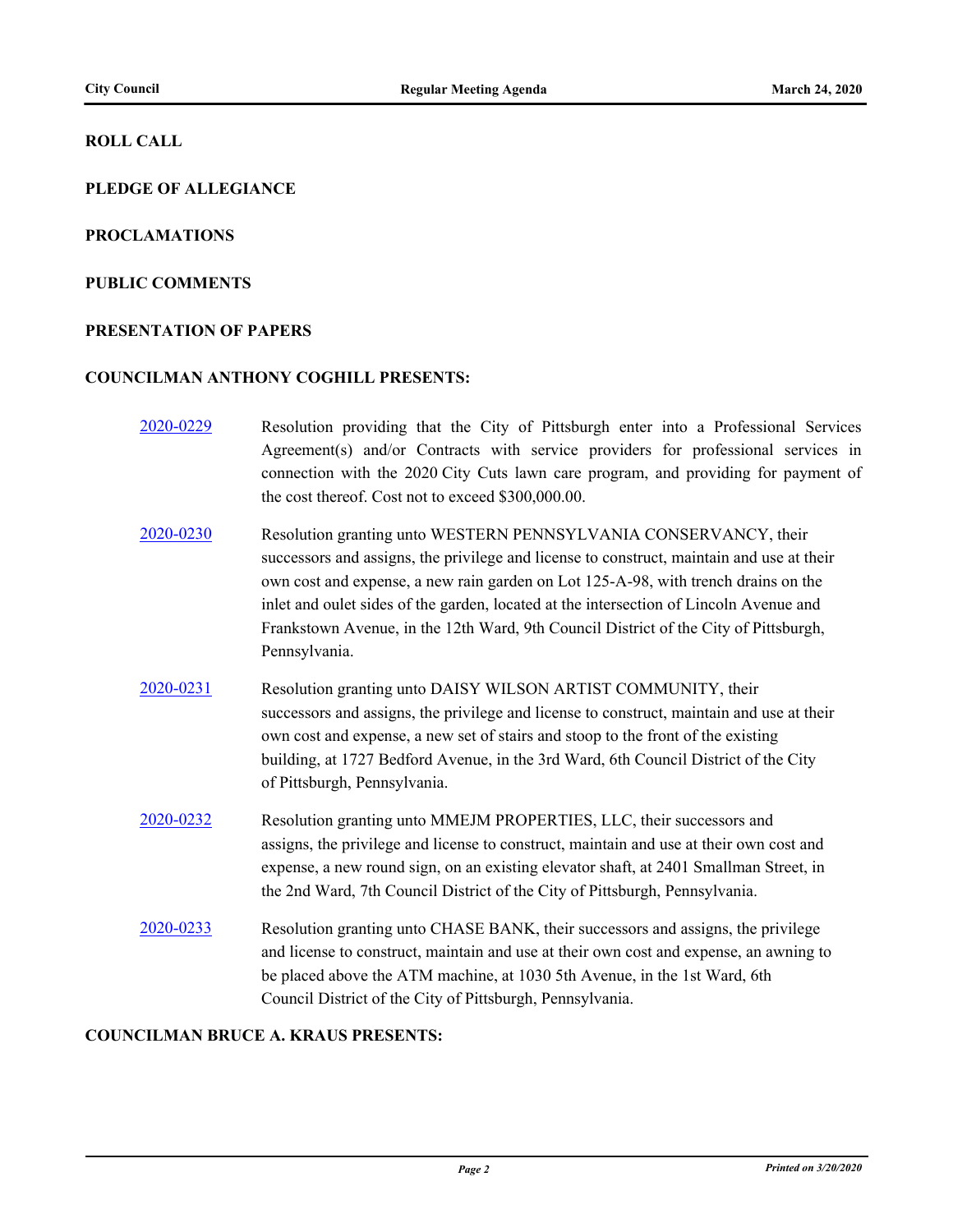[2020-0234](http://pittsburgh.legistar.com/gateway.aspx?m=l&id=/matter.aspx?key=25021) Resolution authorizing the Mayor and the Director of the Department of Human Resources and Civil Service to enter into an Agreement or Agreements with Flexable, LLC for professional on-site child care services for a sum not to exceed One Hundred Thirty-One Six Hundred Twenty-Five Dollars (\$131,625.00) over three years and for the payment of the costs thereof. **(Waiver of Rule 8 Requested)**

#### **COUNCILMAN BOBBY WILSON:**

| 2020-0235 | Resolution amending Resolution No. 840 of 2019, effective December 23, 2019, entitled |
|-----------|---------------------------------------------------------------------------------------|
|           | "Resolution adopting and approving the 2020 Capital Budget and the 2020 Community     |
|           | Development Block Grant Program, and the 2020 through 2025 Capital Improvement        |
|           | Program", by increasing various line items funded by the Community Development Block  |
|           | Grant, Emergency Solutions Grant, Housing Opportunities For Persons with AIDS, and    |
|           | HOME Investment Partnerships Program.                                                 |
|           |                                                                                       |

[2020-0236](http://pittsburgh.legistar.com/gateway.aspx?m=l&id=/matter.aspx?key=25023) Resolution providing for the designation as a Historic Structure under Title 11 of the Code of Ordinances that certain structure known as The Ewalt House, located at 186 Home Street (80-P-222), in the Lawrenceville Neighborhood, in the 9th Ward, City of Pittsburgh.

*(Needs to be held for a Public Hearing)*

[2020-0237](http://pittsburgh.legistar.com/gateway.aspx?m=l&id=/matter.aspx?key=25024) Resolution providing for the designation as a Historic Structure under Title 11 of the Code of Ordinances that certain structure known as The Mowry-Addison House, located at 5134 Carnegie Street (80-G-239), in the Lawrenceville Neighborhood, in the 10th Ward, City of Pittsburgh. *(Needs to be held for a Public Hearing)*

### **UNFINISHED BUSINESS**

#### **REPORTS OF COMMITTEE - FINAL ACTION**

#### **COUNCILMAN R. DANIEL LAVELLE PRESENTS COMMITTEE ON FINANCE AND LAW**

[2020-0224](http://pittsburgh.legistar.com/gateway.aspx?m=l&id=/matter.aspx?key=25011) Report of the Committee on Finance and Law for March18, 2020 with an Affirmative Recommendation. [2020-0202](http://pittsburgh.legistar.com/gateway.aspx?m=l&id=/matter.aspx?key=24987) Resolution, further amending resolution 797 of 2017, entitled "Resolution adopting and approving the 2018 Capital Budget" as amended by resolution 876 of 2019, in order to correct the account number for the URA's Microfinance Program. **SPONSOR /S:** COUNCIL MEMBER GROSS *Legislative History*  3/10/20 City Council Read and referred to the Committee on

Finance and Law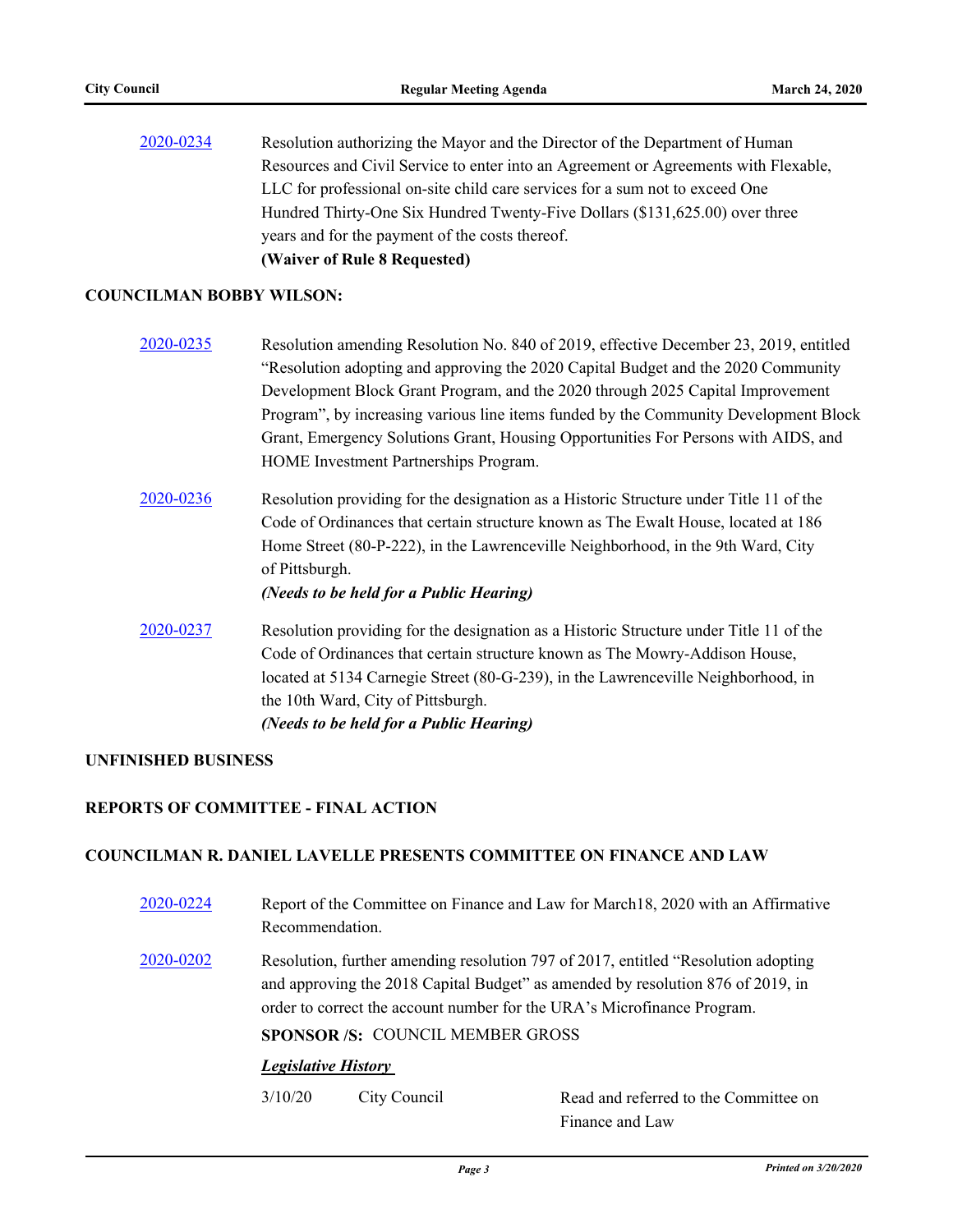3/18/20 Standing Committee Affirmatively Recommended

#### **COUNCILMAN ANTHONY COGHILL PRESENTS COMMITTEE ON PUBLIC WORKS**

- [2020-0225](http://pittsburgh.legistar.com/gateway.aspx?m=l&id=/matter.aspx?key=25012) Report of the Committee on Public Works for March 18, 2020 with an Affirmative Recommendation.
- [2020-0157](http://pittsburgh.legistar.com/gateway.aspx?m=l&id=/matter.aspx?key=24942) Resolution amending Resolution 830 of 2018 entitled "Resolution authorizing the Mayor and Director of the Department of Mobility & Infrastructure, on behalf of the City to enter into an agreement or agreements to complete engineering design for a new multimodal connection of Hazelwood, Greenfield, and Four Mile Run with Oakland - which will support green infrastructure, ensure safe travel, increase travel options between these neighborhoods, protect local neighborhoods, and increase connectivity consistent with the concept design developed through the 2018 public process, and further providing for payment of the cost not to exceed \$1,346,644.10" to provide for a specific payee and authorize an increase to the project cost to afford for additional design services within the scope of work not to exceed a total cost of **\$1,416,540.43 \$1,635,681.50**, an increase of **\$69,896.33 \$289,037.40**.

#### *Legislative History*

| 3/3/20  | City Council              | Read and referred to the Committee on<br>Public Works |
|---------|---------------------------|-------------------------------------------------------|
| 3/11/20 | <b>Standing Committee</b> | Held in Committee to the Committee on<br>Public Works |
| 3/18/20 | <b>Standing Committee</b> | AMENDED                                               |
| 3/18/20 | <b>Standing Committee</b> | Affirmatively Recommended as Amended                  |

[2020-0190](http://pittsburgh.legistar.com/gateway.aspx?m=l&id=/matter.aspx?key=24975) Resolution authorizing the Mayor and Director of the Department of Public Works to apply for grant funding from the PA Department of Conservation and Natural Resources' Community Conservation Partnerships Program to provide funding for the West Penn Playground Reconstruction Project. The grant proposal includes an ask of \$75,000 with a local match of \$75,000 to come out of the 2020 City of Pittsburgh Operating Budget (11101.450000.56.56401.2020) in the form of in-kind work. In the event the grant is awarded, this resolution provides for an agreement and expenditures not to exceed ONE HUNDRED FIFTY THOUSAND (\$150,000.00) dollars for this stated purpose.

#### *Legislative History*

| 3/10/20 | City Council              | Read and referred to the Committee on |
|---------|---------------------------|---------------------------------------|
|         |                           | Public Works                          |
| 3/18/20 | <b>Standing Committee</b> | <b>Affirmatively Recommended</b>      |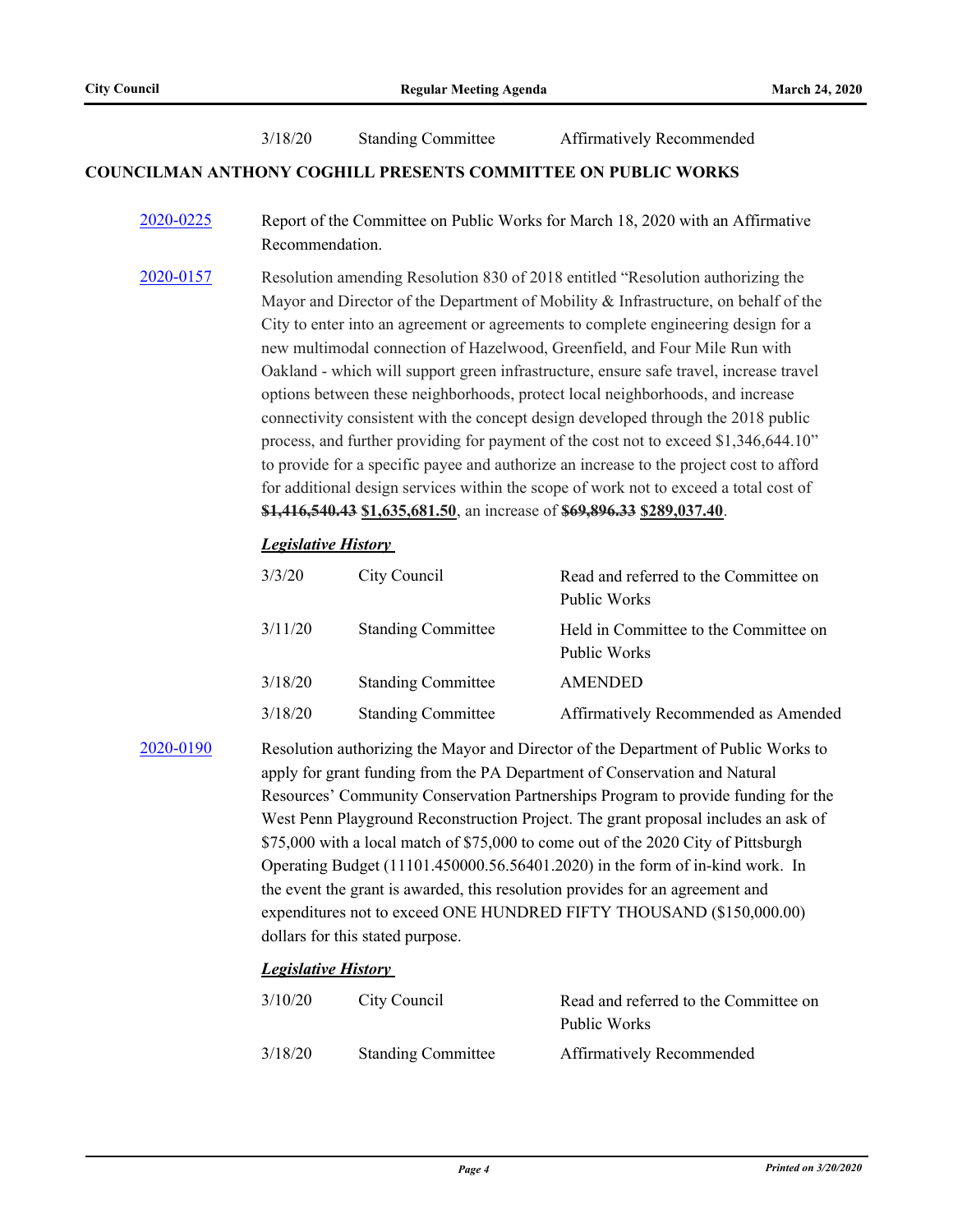[2020-0191](http://pittsburgh.legistar.com/gateway.aspx?m=l&id=/matter.aspx?key=24976) Resolution granting unto BIG RIVER DEVELOPMENT, LP, their successors and assigns, the privilege and license to construct, maintain and use at their own cost and expense, a new projecting sign, at 2305 Smallman Street, in the 2nd Ward, 7th Council District of the City of Pittsburgh, Pennsylvania. *Legislative History* 

| 3/10/20 | City Council              | Read and referred to the Committee on |
|---------|---------------------------|---------------------------------------|
|         |                           | Public Works                          |
| 3/18/20 | <b>Standing Committee</b> | <b>Affirmatively Recommended</b>      |

## **COUNCILMAN BRUCE A. KRAUS PRESENTS COMMITTEE ON HUMAN RESOURCES**

- [2020-0226](http://pittsburgh.legistar.com/gateway.aspx?m=l&id=/matter.aspx?key=25013) Report of the Committee on Human Resources for March 18, 2020 with an Affirmative Recommendation.
- [2020-0194](http://pittsburgh.legistar.com/gateway.aspx?m=l&id=/matter.aspx?key=24979) Resolution amending Resolution Number 56 of 2018, entitled "Resolution authorizing the Mayor and the Director of the Department of Human Resources and Civil Service to enter into an Agreement with The United Way of Southwestern PA for services relating to the Career Transition Project (21 and Able), and providing for the payment of the costs thereof", by increasing the authorized amount by One Hundred Twenty Thousand Dollars (\$120,000.00) and by extending the term two years.

#### *Legislative History*

| 3/10/20 | City Council              | Read and referred to the Committee on |
|---------|---------------------------|---------------------------------------|
|         |                           | Human Resources                       |
| 3/18/20 | <b>Standing Committee</b> | Affirmatively Recommended             |

# **COUNCILWOMAN ERIKA STRASSBURGER PRESENTS COMMITTEE ON INNOVATION, PERFORMANCE AND ASSET MANAGEMENT**

- [2020-0227](http://pittsburgh.legistar.com/gateway.aspx?m=l&id=/matter.aspx?key=25014) Report of the Committee on Innovation, Performance and Asset Management for March18, 2020 with an Affirmative Recommendation.
- [2020-0196](http://pittsburgh.legistar.com/gateway.aspx?m=l&id=/matter.aspx?key=24981) Resolution amending Resolution 613 of 2017 authorizing the City of Pittsburgh to enter into a Professional Services Agreement(s) and/or Contract(s) with CORE Business Technologies for software, equipment and services related to the installation of payment processing and cashiering system for the Department of Finance to include an additional option year and providing for the payment of the cost thereof not to exceed Three Hundred Ninety Thousand Five Hundred Fifty Two Dollars and Seventeen Cents (\$390,552.17) for years 2015, 2016, 2017 and 2020.

#### *Legislative History*

3/10/20 City Council Read and referred to the Committee on Innovation, Performance and Asset Management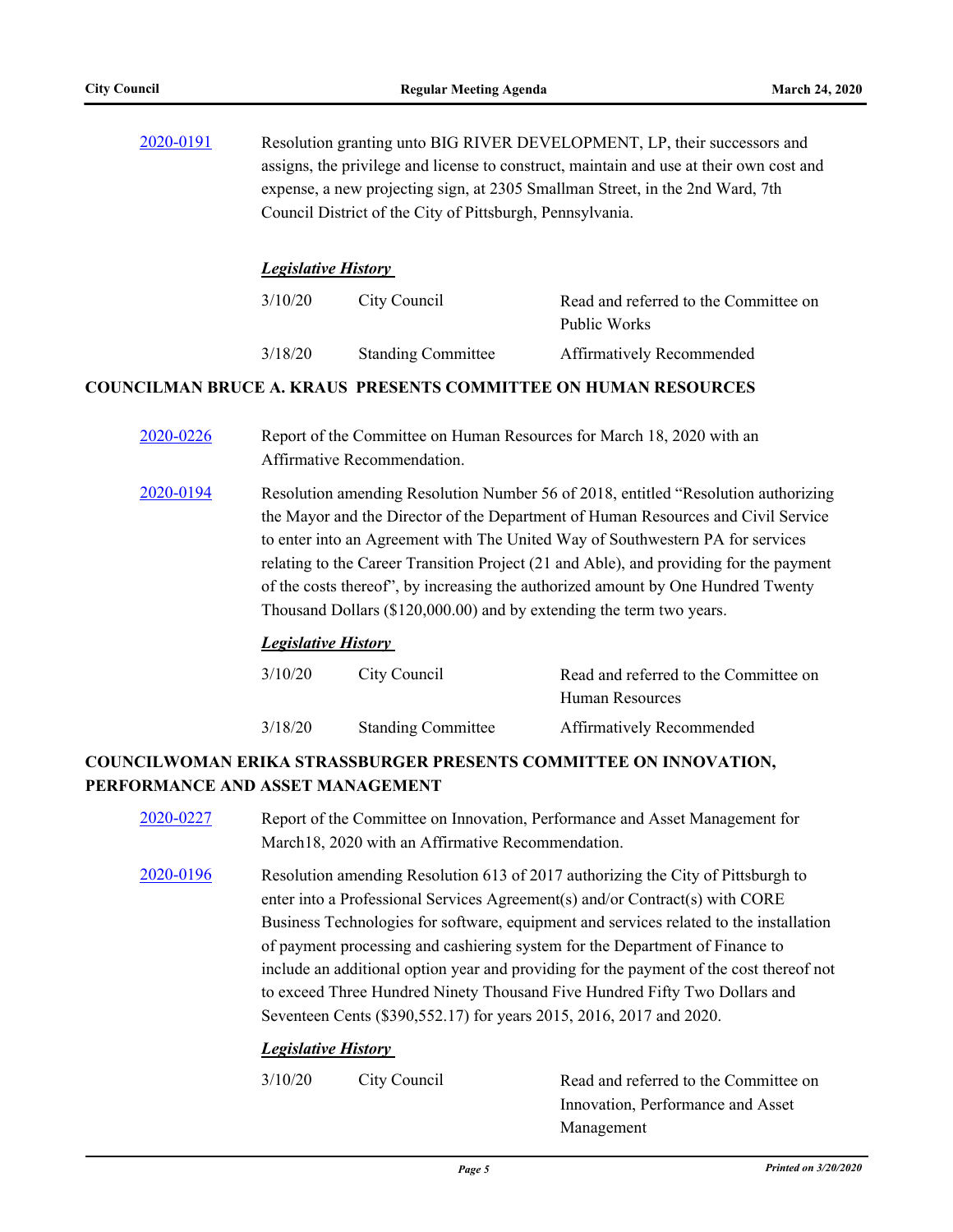| 3/18/20 | <b>Standing Committee</b> | Affirmatively Recommended |
|---------|---------------------------|---------------------------|
|---------|---------------------------|---------------------------|

[2020-0197](http://pittsburgh.legistar.com/gateway.aspx?m=l&id=/matter.aspx?key=24982) Resolution providing that the City of Pittsburgh enter into a Professional Services Agreement(s) and/or Contract(s) with Questica, Inc. for professional services. This is a contract renewal via sole source for annual subscription fees related to a budgeting and performance management system. Questica will continue to improve the City's budgeting and financial planning processes, increase staff productivity, enhance analytical capabilities, and provide more stakeholders with additional information about the costs and performance of city services. Cost not to exceed \$412,500.00 over five years.

#### *Legislative History*

| 3/10/20 | City Council              | Read and referred to the Committee on |
|---------|---------------------------|---------------------------------------|
|         |                           | Innovation, Performance and Asset     |
|         |                           | Management                            |
| 3/18/20 | <b>Standing Committee</b> | Affirmatively Recommended             |

# **COUNCILWOMAN DEBORAH L. GROSS PRESENTS COMMITTEE ON INTERGOVERNMENTAL AFFAIRS**

- [2020-0228](http://pittsburgh.legistar.com/gateway.aspx?m=l&id=/matter.aspx?key=25015) Report of the Committee on Intergovernmental Affairs for March 18, 2020 with an Affirmative Recommendation.
- [2020-0019](http://pittsburgh.legistar.com/gateway.aspx?m=l&id=/matter.aspx?key=24804) Resolution adopting Plan Revision to the City of Pittsburgh's Official Sewage Facilities Plan for the "District 15 Beta Development" at 1465 Smallman Street, Pittsburgh, PA 15222.

#### *Legislative History*

| 1/14/20 | City Council              | Read and referred to the Committee on<br>Intergovernmental Affairs |
|---------|---------------------------|--------------------------------------------------------------------|
| 1/22/20 | <b>Standing Committee</b> | Held in Committee to the Committee on<br>Intergovernmental Affairs |
| 2/5/20  | <b>Standing Committee</b> | Held in Committee to the Committee on<br>Intergovernmental Affairs |
| 2/19/20 | <b>Standing Committee</b> | Held in Committee to the Committee on<br>Intergovernmental Affairs |
| 3/4/20  | <b>Standing Committee</b> | Held in Committee to the Committee on<br>Intergovernmental Affairs |
| 3/11/20 | <b>Standing Committee</b> | Held in Committee to the Committee on<br>Intergovernmental Affairs |
| 3/18/20 | <b>Standing Committee</b> | Affirmatively Recommended                                          |